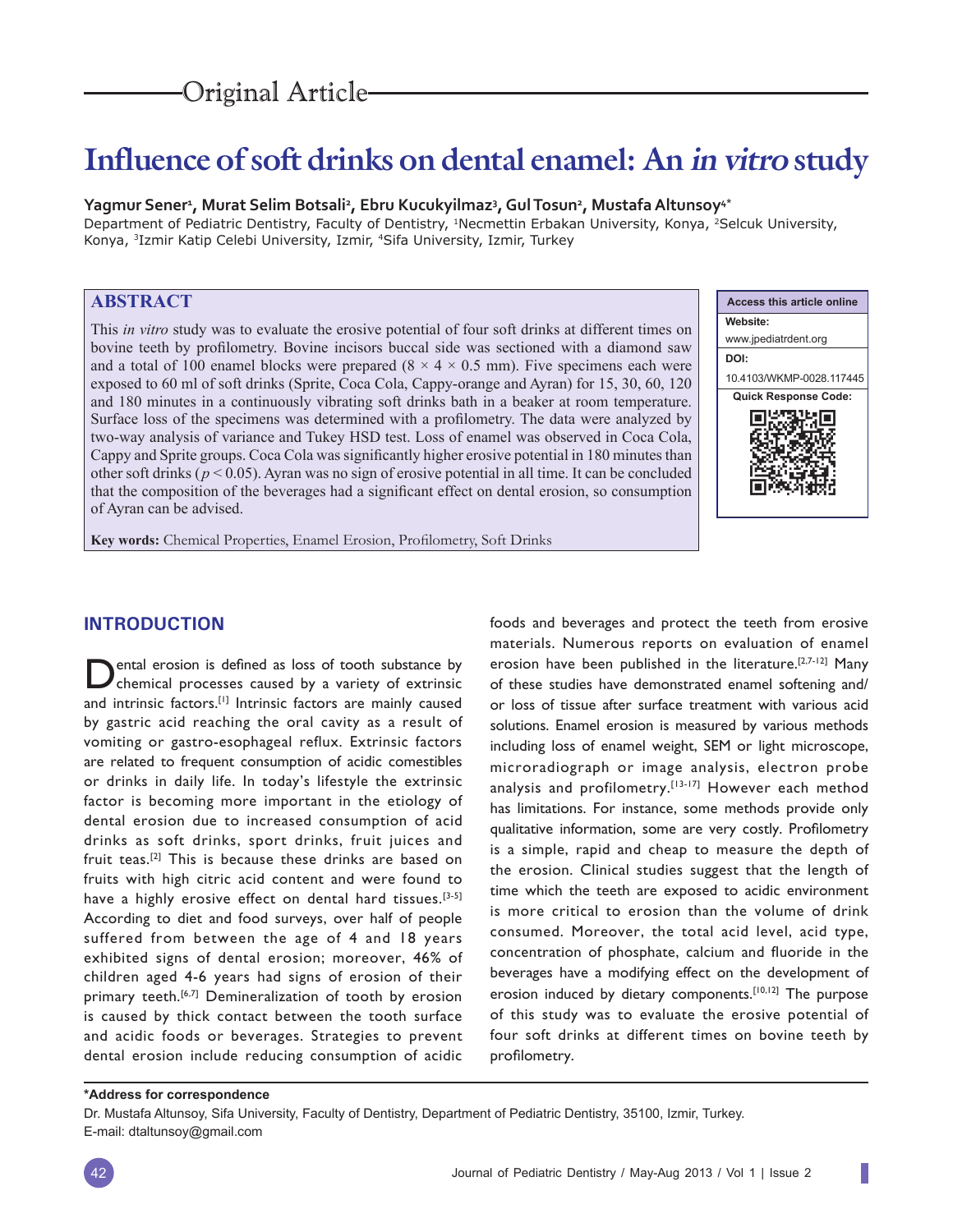# **MATERIALS AND METHODS**

A total of 100 freshly extracted bovine incisors were used. The teeth were disinfected by storage in a 5% sodium hypochlorite solution for 24 h after their roots and pulps had been removed. The teeth buccal side was sectioned with a diamond saw (İsomet, Buehler, Germany) and a total of 100 enamel blocks were prepared  $(8 \times 4 \times 0.5 \text{ mm})$ . The enamel surfaces of the specimens were ground flat and polished with silicon carbide papers (grades 320, 600, 1500) (Wirtz, Buehler, Germany) under water irrigation. The centers of the polished surfaces were isolated with water-resistant band. The residue polished surfaces were covered with nail varnish. After nail varnish dried, the band was removed from the polished enamel surfaces. Five specimens each were exposed to 60 ml of Sprite (Coca-Cola Co., Istanbul, Turkey), Coca Cola (Coca-Cola Co., Istanbul, Turkey), Cappy-orange (Coca-Cola Co., Istanbul, Turkey) and Ayran (Yoruklar Inc., Balıkesir, Turkey) for 15, 30, 60, 120 and 180 minutes in a continuously vibrating soft drinks bath in a beaker (Are, Velp, USA) at room temperature [Figure 1]. Specimens were then washed in running water and dried. Nail varnish was completely removed from the specimens surface with acetone. Surface enamel loss was determined with a profilometer (Crysta-Apeks, Mitutoya, Japan). For profilometric measurements the stylus moved across the eroded and uneroded enamel surfaces. The erosion depth is defined as the distance between the uneroded and the eroded surface. Each specimen was measured three times different part of the enamel surface and the average value of three measurements was calculated for each specimen.

The data were analyzed by two-way analysis of variance and Tukey HSD test.

# **RESULTS**

Table 1 shows the mean pH values and chemical concentrations of the soft drinks. The mean enamel loss of the specimens are presented on Table 2. There were no difference among Sprite, Coca Cola and Cappy in 15, 30, 60 and 120 minutes according to the erosive effects (*p* > 0.05). The Coca Cola had a higher erosive effect than other soft drinks in 180 minutes (*P* < 0.05). Ayran was no sign of erosive effect in all times.

## **DISCUSSION**

Soft drinks caused considerable enamel demineralization below the critical pH (5.5). Viscosity, buffering capacity and pH remain the most important chemical parameters in determining the erosive potential of soft drinks.<sup>[18-20]</sup>

The profilometric measurement for determining erosively induced dental hard tissue loss is a well-founded and an

|  |                       | Table 1: Chemical concentrations (ppm) and pH |  |  |
|--|-----------------------|-----------------------------------------------|--|--|
|  | values of soft drinks |                                               |  |  |

|    | <b>Sprite</b> | Coca Cola | Cappy | Ayran |
|----|---------------|-----------|-------|-------|
| Ca | -             |           | 121   | 950   |
| P  | 423           | 592       | 509   | 1148  |
| Na | 267           | 280       | 319   | 3077  |
| рH | 2.6           | 2.4       | 3.2   | 4.1   |

| Time (minutes) | Sprite (Mean±SD)           | Coca Cola (Mean±SD)         | Cappy (Mean±SD)             | Ayran (Mean±SD) |
|----------------|----------------------------|-----------------------------|-----------------------------|-----------------|
| 180            | $16.4{\pm}2.2^{\circ}$     | $24.6 \pm 2.4$ <sup>a</sup> | $17.6 \pm 2.3$ <sup>b</sup> | 0°              |
| 120            | $13.8 \pm .9^b$            | $16.8 \pm 2.2^b$            | $14.6 \pm 1.8$ <sup>b</sup> | 0°              |
| 60             | $6.8 + 1.9$                | $9.8 \pm 1.6$ <sup>c</sup>  | $5.8 \pm 1.5$ <sup>c</sup>  | $0^{\circ}$     |
| 30             | $5.2 + 1.5$ <sup>cd</sup>  | $5.6 \pm 1.5$ <sup>d</sup>  | $5.0 \pm 1.2$ <sup>cd</sup> | 0°              |
| 15             | $2.4 \pm 1.1$ <sup>d</sup> | $2.8 \pm 1.3$ <sup>d</sup>  | $2.2 \pm 1.1$ <sup>d</sup>  | ∩e              |

## **Table 2: Erosion depth of soft drinks (**µ**m)**

\*Groups with different letters are statistically significantly different. SD: Standart deviation



**Figure 1:** (a) Vibrating soft drink bath, (b) Surface of isolated with water-resistant band and surfaces with nail varnish, (c) Surface enamel loss (simulation)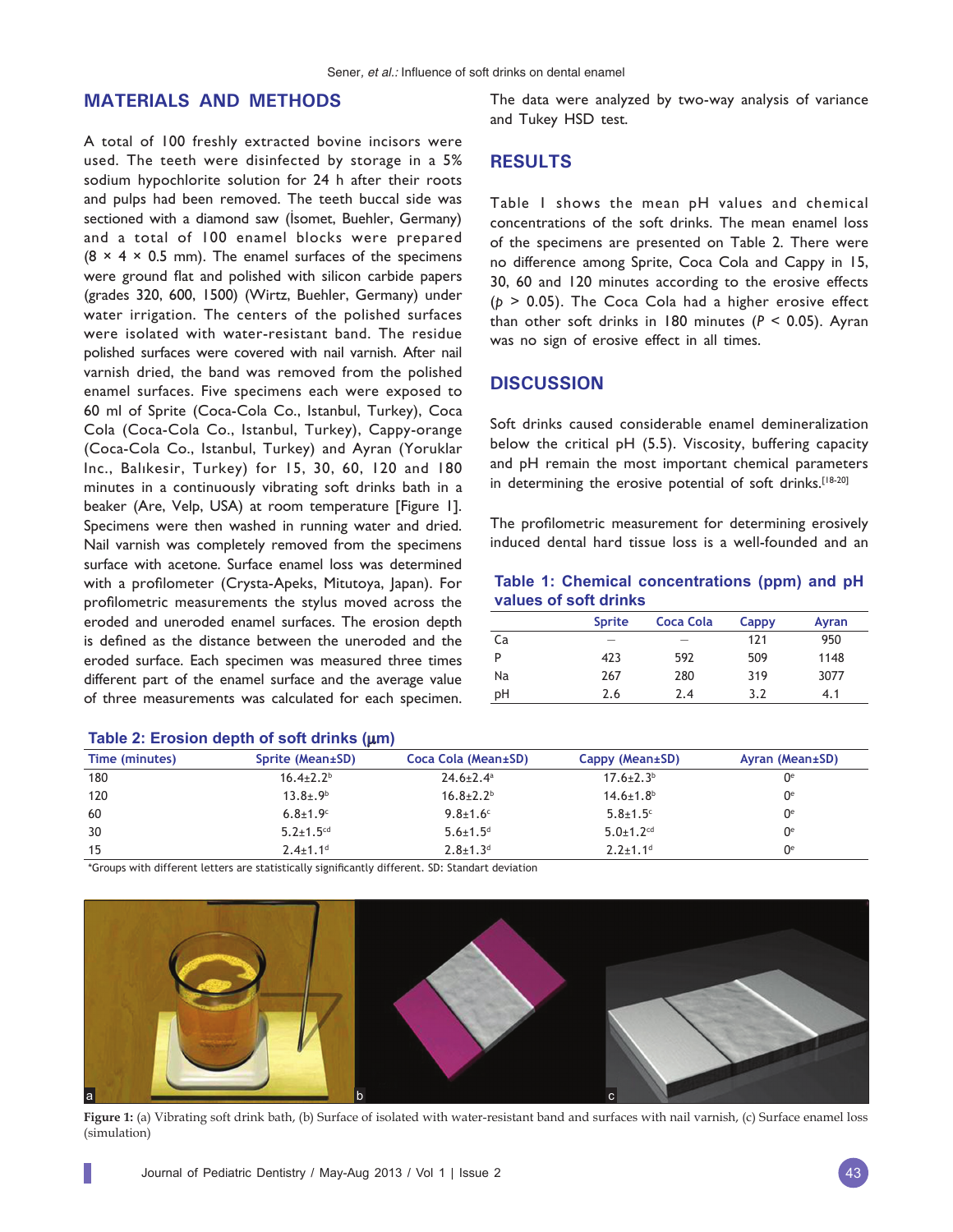appropriate method for evaluation of the erosive potential of various acidic drinks.[21-23]

Most *in vitro* studies used bovine enamel since it is considered a suitable substitute for human enamel, [8,24] but there are structural differences between bovine and human enamel. Bovine enamel is more porous than human enamel. Therefore it is less resistant to acid diffusion.[25] In this study we used bovine enamel because it is suitable to desired size of enamel blocks.

In the present study we evaluated the effect of beverages on bovine enamel surfaces. The erosive potential of soft drinks were different because of their composition; such as type of acid, pH and chemical composition. This may explain the different erosive effect of the solutions. The erosive potential was corresponded well to the pH of the beverage, thus Coca Cola had a clearly higher erosive potential than the other beverages.

In our study the most erosive potential was observed for Coca Cola and the least was Ayran. Ayran has higher concentrations of calcium and phosphate than the others and it showed no sign of erosion. These variables may be influenced by the concentrations of different ions, such as phosphate and calcium. However some studies have shown that beverage modification by addition of calcium is efficient in preventing erosion.<sup>[26,27]</sup> The results of our study revealed that amount of calcium or phosphate was effective in reducing the loss of enamel.

The effect of the type of acid and the amount of ionized acids on mineral dissolution had been demonstrated earlier.[28] The literature is contradictory regarding the erosive potential of beverages containing citric acid or phosphoric acid. Some studies have shown that beverages containing citric acid are more erosive than those containing phosphoric acid, $[29,30]$  while others have shown the opposite.<sup>[31,32]</sup> All acids had different erosive effects on dental enamel. Several parameters have been previously identified as influencing the erosion process of acids against human dental enamel.<sup>[33]</sup> From the literature it is known that mono-, di- and tricarboxylic acids interact with hydroxy apatite (HA) and chemically adsorb onto the enamel surface.<sup>[34]</sup> This adsorption leads to a dissolution of Ca+2 ions out of the HA surface. Coca Cola contains phosphoric acid. Cappy and Sprite contain citric acid. Citric acid demonstrated severe demineralizing potential in several studies.[35,36] The erosive potential of citric acid is pronounced because of the fact that it acts as a chelator able to bind minerals of the apatite, such as calcium. In our study Coca Cola showed higher erosive potential in 180 minutes than Cappy and Sprite and this may be explained by its low pH and lack of calcium in its content.

The present *in vitro* study, however, cannot fully reproduce the clinical conditions, and should only be interpreted as a prediction of the relative erosive potential of a dietary substance. In the mouth, tooth surfaces are covered with the acquired pellicle, comprising many of the proteins present in saliva,<sup>[37]</sup> and this pellicle has been shown to protect tooth surfaces against erosion.[38-40]

In conclusion, the present study confirmed the erosive potential of soft drinks (Coca Cola, Sprite and Cappy) and tooth erosion had a significant relationship with pH, phosphate and calcium concentrations of drinks; so we can suggest consumption of Ayran.

## **REFERENCES**

- 1. Eccles JD. Dental erosion of nonindustrial origin. A clinical survey and classification. J Prosthet Dent 1979;42:649-53.
- 2. Lussi A, Jaeggi T, Zero D. The role of diet in the aetiology of dental erosion. Caries Res 2004;38 Suppl 1:34-44.
- 3. O'Sullivan EA, Curzon ME. Dental erosion associated with the use of 'alcopop' — a case report. Br Dent J 1998;184:594-6.
- 4. Rees JS, Burford K, Loyn T. The erosive potential of the alcoholic lemonade Hooch. Eur J Prosthodont Restor Dent 1998;6:161-4.
- 5. Rees JS, Davis FJ. An *in vitro* assessment of the erosive potential of some designer drinks. Eur J Prosthodont Restor Dent 2000;8:149-52.
- 6. Deery C, Wagner ML, Longbottom C, Simon R, Nugent ZJ. The prevalence of dental erosion in a United States and a United Kingdom sample of adolescents. Pediatr Dent 2000;22:505-10.
- 7. Nunn JH, Gordon PH, Morris AJ, Pine CM, Walker A. Dental erosion changing prevalence? A review of British National childrens' surveys. Int J Paediatr Dent 2003;13:98-105.
- 8. Zero DT. Etiology of dental erosion extrinsic factors. Eur J Oral Sci 1996;104:162-77.
- 9. Hunter ML, West NX, Hughes JA, Newcombe RG, Addy M. Erosion of deciduous and permanent dental hard tissue in the oral environment. J Dent 2000;28:257-63.
- 10. Behrendt A, Oberste V, Wetzel WE. Fluoride concentration and pH of iced tea products. Caries Res 2002;36:405-10.
- 11. Grenby TH, Phillips A, Desai T, Mistry M. Laboratory studies of the dental properties of soft drinks. Br J Nutr 1989;62:451-64.
- 12. Lussi A, Jaggi T, Scharer S. The influence of different factors on *in vitro* enamel erosion. Caries Res 1993;27:387-93.
- 13. Jain P, Nihill P, Sobkowski J, Agustin MZ. Commercial soft drinks: pH and *in vitro* dissolution of enamel. Gen Dent 2007;55:150-4; quiz 155, 167-158.
- 14. Owens BM, Kitchens M. The erosive potential of soft drinks on enamel surface substrate: An *in vitro* scanning electron microscopy investigation. J Contemp Dent Pract 2007;8:11-20.
- 15. Hall AF, Buchanan CA, Millett DT, Creanor SL, Strang R, Foye RH. The effect of saliva on enamel and dentine erosion. J Dent 1999;27:333-9.
- 16. Willershausen B, Schulz-Dobrick B. *In vitro* study on dental erosion provoked by various beverages using electron probe microanalysis. Eur J Med Res 2004;9:432-8.
- 17. Phelan J, Rees J. The erosive potential of some herbal teas. J Dent 2003;31:241-6.
- 18. Meurman JH, ten Cate JM. Pathogenesis and modifying factors of dental erosion. Eur J Oral Sci 1996;104:199-206.
- 19. West NX, Hughes JA, Addy M. The effect of pH on the erosion of dentine and enamel by dietary acids *in vitro*. J Oral Rehabil 2001;28:860-4.
- 20. Hughes ML, Rees JS. Alcopop induced erosion: management in general denta practice. Dent Update 2008;35:326-8.
- 21. Bartlett DW, Blunt L, Smith BG. Measurement of tooth wear in patients with palatal erosion. Br Dent J 1997;182:179-84.